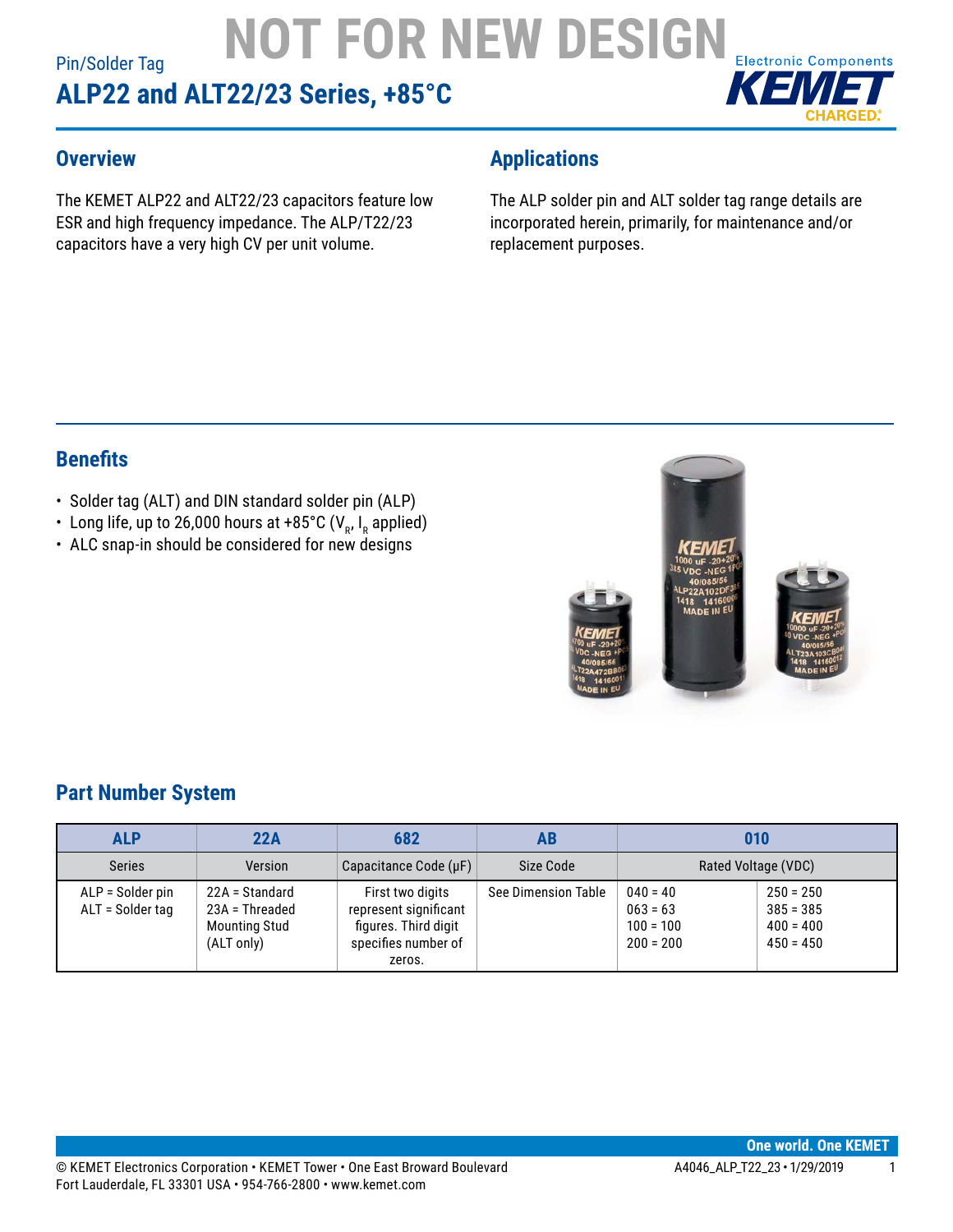Pin/Solder Tag – ALP22 and ALT22/23 Series, +85°C



#### **Performance Characteristics**

| <b>Item</b>                  | <b>Performance Characteristics</b>                                                                 |                                                   |  |  |  |
|------------------------------|----------------------------------------------------------------------------------------------------|---------------------------------------------------|--|--|--|
| Capacitance Range            | $22 - 150,000 \,\text{µF}$                                                                         |                                                   |  |  |  |
| <b>Rated Voltage</b>         | $40 - 450$ VDC                                                                                     |                                                   |  |  |  |
| <b>Operating Temperature</b> | $-40$ to $+85^{\circ}$ C                                                                           |                                                   |  |  |  |
| Storage Temperature Range    | $-55$ to $+85^{\circ}$ C                                                                           |                                                   |  |  |  |
| Capacitance Tolerance        | ±20% at 100 Hz/+20°C                                                                               |                                                   |  |  |  |
|                              | $D$ (mm)                                                                                           | Rated Voltage and Ripple Current at +85°C (hours) |  |  |  |
|                              | 25                                                                                                 | 12,000                                            |  |  |  |
| <b>Operational Lifetime</b>  | 30                                                                                                 | 15,000                                            |  |  |  |
|                              | 35                                                                                                 | 18,000                                            |  |  |  |
|                              | 40                                                                                                 | 26,000                                            |  |  |  |
| End of Life Requirement      | $\triangle$ C/C < $\pm$ 10%                                                                        |                                                   |  |  |  |
| Shelf Life                   | 2,000 hours at +85°C or 30,000 hours at +40°C 0 VDC                                                |                                                   |  |  |  |
|                              | $I = 0.006$ CV or 6,000 $\mu$ A (whichever is smaller)                                             |                                                   |  |  |  |
| Leakage Current              | C = rated capacitance ( $\mu$ F), V = rated voltage (VDC). Voltage applied for 5 minutes at +20°C. |                                                   |  |  |  |
| Standards                    | IEC 60384-4                                                                                        |                                                   |  |  |  |

### **Surge Voltage**

| <b>Condition</b>                              | <b>Voltage (VDC)</b> |      |     |     |       |  |
|-----------------------------------------------|----------------------|------|-----|-----|-------|--|
|                                               | 40                   | 63   | 100 | 200 | 385   |  |
| $\leq$ 30 second surge, 1,000 cycles at +85°C | 46                   | 72.5 | 115 | 230 | 423.5 |  |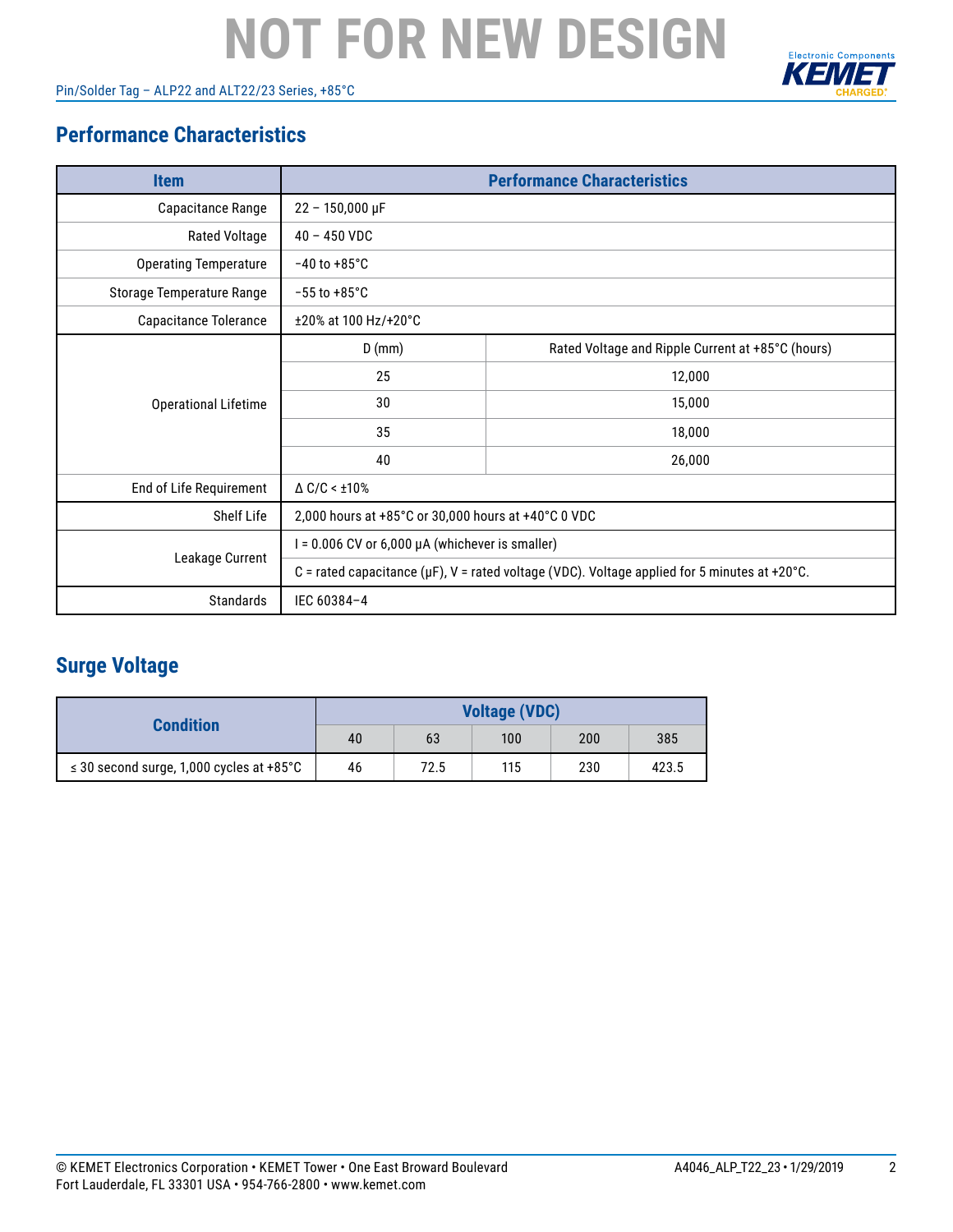Pin/Solder Tag – ALP22 and ALT22/23 Series, +85°C



### **Test Method & Performance**

| <b>Endurance Life Test</b>          |                                                                                                  |                                 |  |  |  |
|-------------------------------------|--------------------------------------------------------------------------------------------------|---------------------------------|--|--|--|
| Conditions                          | Performance                                                                                      |                                 |  |  |  |
| Temperature                         | $+85^{\circ}$ C                                                                                  |                                 |  |  |  |
| <b>Test Duration</b>                | 5.000 hours                                                                                      |                                 |  |  |  |
| <b>Ripple Current</b>               | Available upon request                                                                           |                                 |  |  |  |
| Voltage                             | The sum of DC voltage and the peak AC voltage must not exceed the rated voltage of the capacitor |                                 |  |  |  |
| <b>Performance</b>                  | The following specifications will be satisfied when the capacitor is tested at +20°C:            |                                 |  |  |  |
|                                     | $\leq 100$ V                                                                                     | Within 15% of the initial value |  |  |  |
| Capacitance Change                  | >100V                                                                                            | Within 10% of the initial value |  |  |  |
| <b>Equivalent Series Resistance</b> | Does not exceed 200% of the initial value                                                        |                                 |  |  |  |
| Leakage Current                     | Does not exceed leakage current limit                                                            |                                 |  |  |  |

#### **Dimensions – Millimeters (ALP)**



© KEMET Electronics Corporation • KEMET Tower • One East Broward Boulevard A4046\_ALP\_T22\_23 • 1/29/2019 3 Fort Lauderdale, FL 33301 USA • 954-766-2800 • www.kemet.com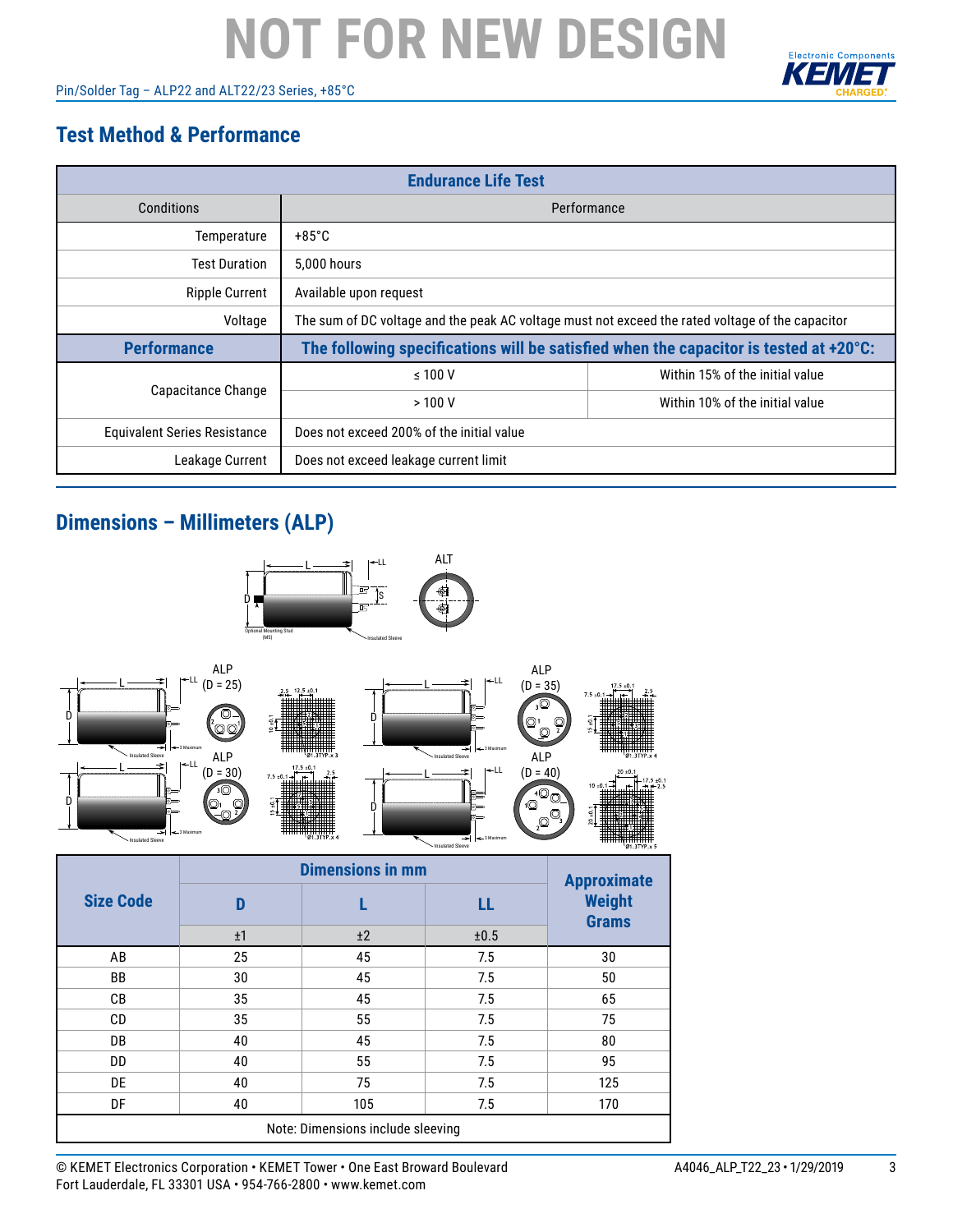### **Electronic Components**

#### Pin/Solder Tag – ALP22 and ALT22/23 Series, +85°C

### **Dimensions – Millimeters (ALT)**



Note: Dimensions include sleeving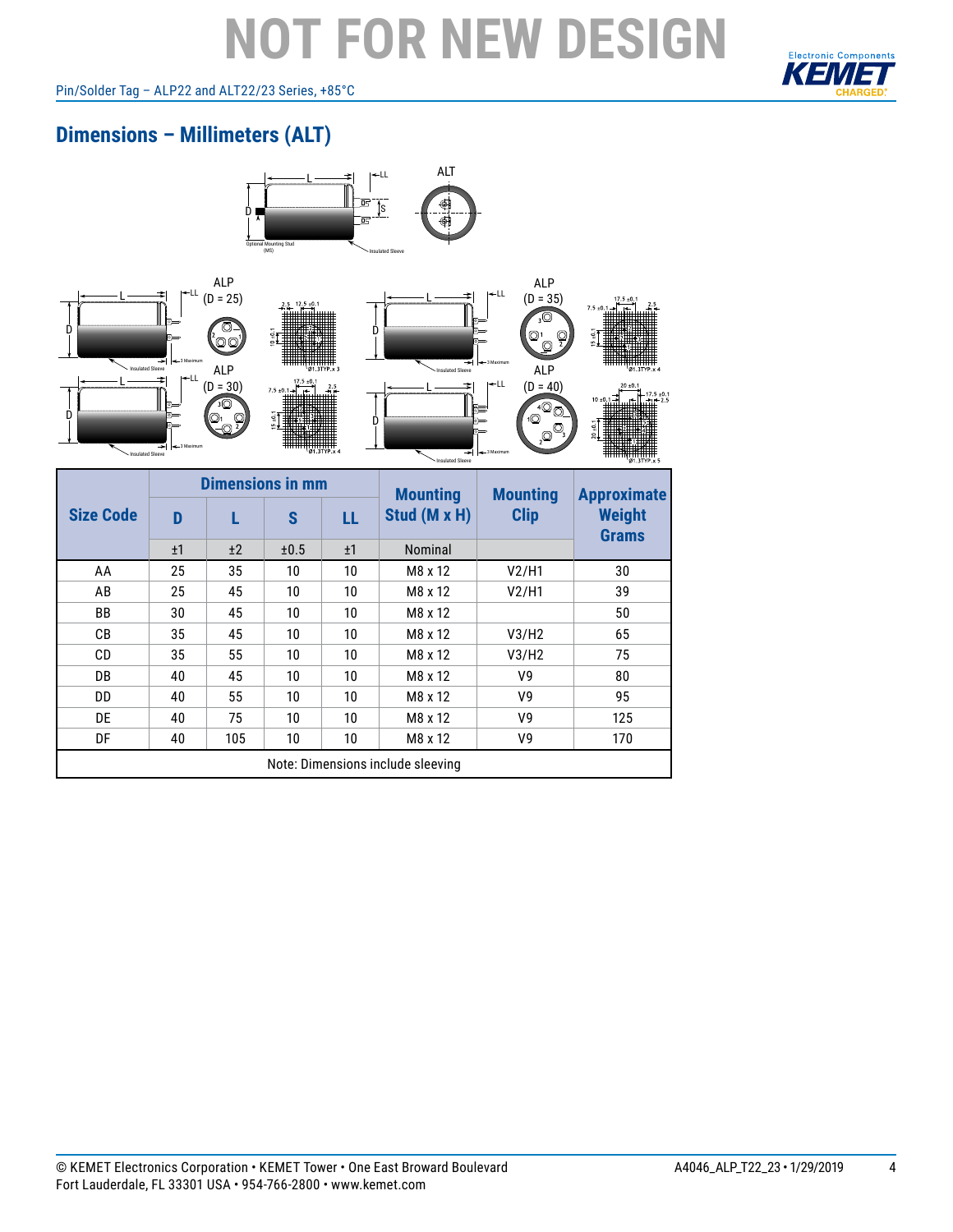#### Pin/Solder Tag – ALP22 and ALT22/23 Series, +85°C



### **Shelf Life**

The capacitance, ESR and impedance of a capacitor will not change significantly after extended storage periods, however the leakage current will very slowly increase. KEMET products are particularly stable and allow a shelf life in excess of three years at 40°C. See sectional specification under each product series for specific data.

#### **Re-age (Reforming) Procedure**

Apply the rated voltage to the capacitor at room temperature for a period of one hour, or until the leakage current has fallen to a steady value below the specified limit. During re-aging a maximum charging current of twice the specified leakage current or 5 mA (whichever is greater) is suggested.

#### **Reliability**

The reliability of a component can be defined as the probability that it will perform satisfactorily under a given set of conditions for a given length of time.

In practice, it is impossible to predict with absolute certainty how any individual component will perform; thus, we must utilize probability theory. It is also necessary to clearly define the level of stress involved (e.g. operating voltage, ripple current, temperature and time). Finally, the meaning of satisfactory performance must be defined by specifying a set of conditions which determine the end of life of the component.

Reliability as a function of time,  $R(t)$ , is normally expressed as:  $R(t)=e^{-\lambda t}$ where R(t) is the probability that the component will perform satisfactorily for time t, and  $\lambda$  is the failure rate.

#### **Failure Rate**

The failure rate is the number of components failing per unit time. The failure rate of most electronic components follows the characteristic pattern:

- Early failures are removed during the manufacturing process.
- The operational life is characterized by a constant failure rate.
- The wear out period is characterized by a rapidly increasing failure rate.

The failures in time (FIT) are given with a 60% confidence level for the various type codes. By convention, FIT is expressed as 1 x 10<sup>-9</sup> failures per hour. Failure rate is also expressed as a percentage of failures per 1,000 hours.

e.g., 100 FIT = 1 x 10−7 failures per hour = 0.01%/1,000 hours

#### **End of Life Definition**

Catastrophic Failure: short circuit, open circuit or safety vent operation Parametric Failure:

- Change in capacitance > ±10%
- Leakage current > specified limit
- ESR > 2 x initial ESR value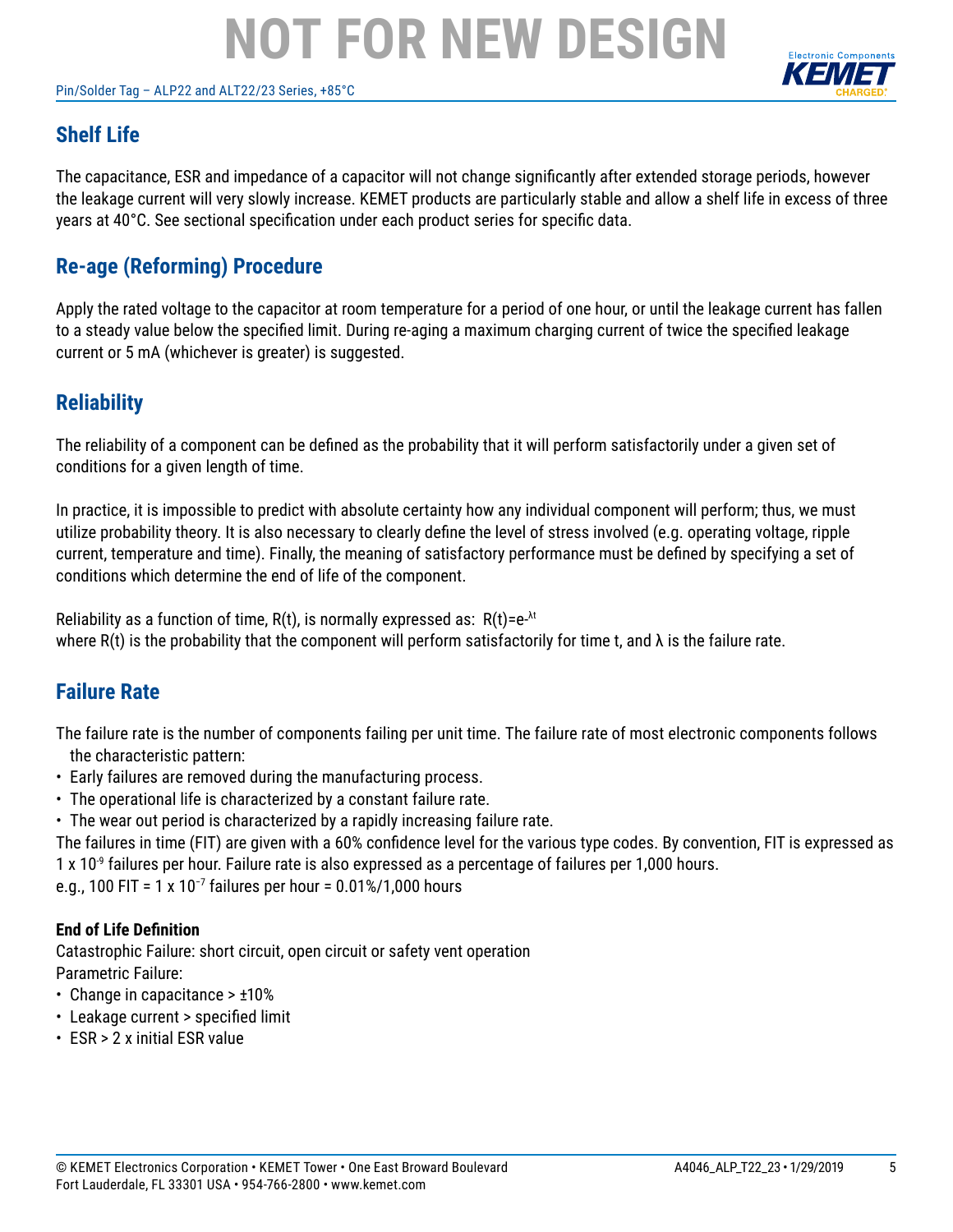Pin/Solder Tag – ALP22 and ALT22/23 Series, +85°C



#### **MTBF**

The mean time between failures (MTBF) is simply the inverse of the failure rate. MTBF= 1/λ



#### **Environmental Compliance**

As an environmentally conscious company, KEMET is working continuously with improvements concerning the environmental effects of both our capacitors and their production. In Europe (RoHS Directive) and in some other geographical areas like China, legislation has been put in place to prevent the use of some hazardous materials, such as lead (Pb), in electronic equipment. All products in this catalog are produced to help our customers' obligations to guarantee their products and fulfill these legislative requirements. The only material of concern in our products has been lead (Pb), which has been removed from all designs to fulfill the requirement of containing less than 0.1% of lead in any homogeneous material. KEMET will closely follow any changes in legislation world wide and makes any necessary changes in its products, whenever needed.

Some customer segments such as medical, military and automotive electronics may still require the use of lead in electrode coatings. To clarify the situation and distinguish products from each other, a special symbol is used on the packaging labels for RoHS compatible capacitors.

Because of customer requirements, there may appear additional markings such as LF = Lead Free or LFW = Lead Free Wires on the label.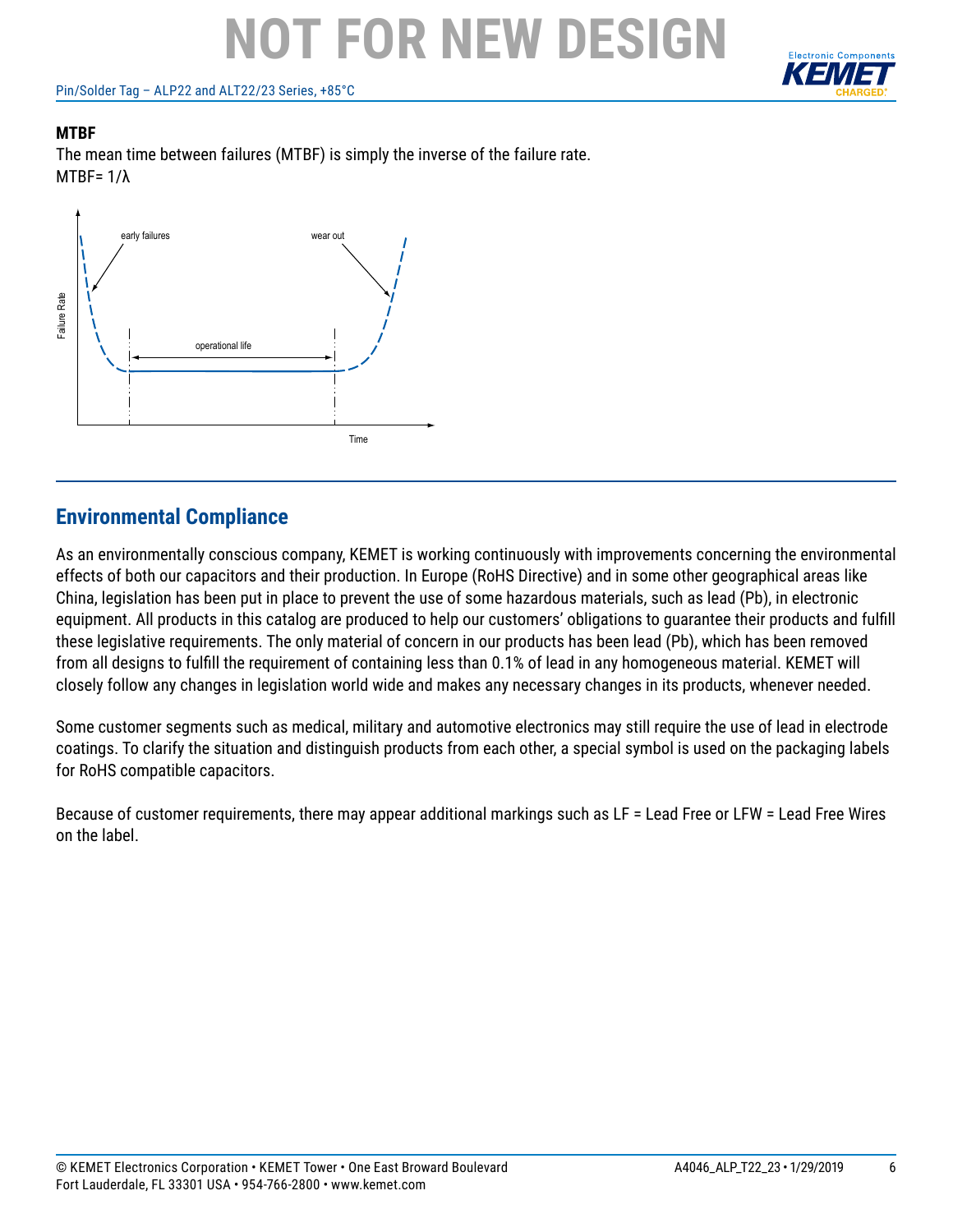Pin/Solder Tag – ALP22 and ALT22/23 Series, +85°C



#### **Table 1A – Ratings & Part Number Reference (ALP)**

| <b>VDC</b> | <b>Rated</b><br>Capacitance (µF)      | <b>Capacitance</b><br><b>Tolerance</b> | <b>Size Code</b> | <b>Case Size</b> | <b>Part Number</b> |
|------------|---------------------------------------|----------------------------------------|------------------|------------------|--------------------|
| 40         | 4,700                                 | 20%                                    | AB               | 25 x 45          | ALP22A472AB040     |
| 40         | 6,800                                 | 20%                                    | <b>BB</b>        | 30 x 45          | ALP22A682BB040     |
| 40         | 10,000                                | 20%                                    | CB               | 35 x 45          | ALP22A103CB040     |
| 40         | 15,000                                | 20%                                    | CD               | 35 x 55          | ALP22A153CD040     |
| 40         | 22,000                                | 20%                                    | <b>DD</b>        | 40 x 55          | ALP22A223DD040     |
| 63         | 2,700                                 | 20%                                    | AB               | 25 x 45          | ALP22A272AB063     |
| 63         | 4,700                                 | 20%                                    | <b>BB</b>        | 30 x 45          | ALP22A472BB063     |
| 63         | 10,000                                | 20%                                    | CD               | 35 x 55          | ALP22A103CD063     |
| 63         | 10,000                                | 20%                                    | <b>DD</b>        | 40 x 55          | ALP22A103DD063     |
| 63         | 15,000                                | 20%                                    | DE               | 40 x 75          | ALP22A153DE063     |
| 100        | 1,000                                 | 20%                                    | AB               | 25 x 45          | ALP22A102AB100     |
| 100        | 4,700                                 | 20%                                    | <b>DD</b>        | 40 x 55          | ALP22A472DD100     |
| 100        | 10,000                                | 20%                                    | DF               | 40 x 105         | ALP22A103DF100     |
| 200        | 220                                   | 20%                                    | AB               | 25 x 45          | ALP22A221AB200     |
| 200        | 680                                   | 20%                                    | CD               | 35 x 55          | ALP22A681CD200     |
| 200        | 680                                   | 20%                                    | DB               | 40 x 45          | ALP22A681DB200     |
| 200        | 1,000                                 | 20%                                    | <b>DD</b>        | 40 x 55          | ALP22A102DD200     |
| 200        | 2,200                                 | 20%                                    | DF               | 40 x 105         | ALP22A222DF200     |
| 385        | 220                                   | 20%                                    | CB               | 35 x 45          | ALP22A221CB385     |
| 385        | 470                                   | 20%                                    | <b>DD</b>        | 40 x 55          | ALP22A471DD385     |
| 385        | 680                                   | 20%                                    | DE               | 40 x 75          | ALP22A681DE385     |
| 385        | 1,000                                 | 20%                                    | DF               | 40 x 105         | ALP22A102DF385     |
| 450        | 100                                   | 20%                                    | <b>BB</b>        | 30 x 45          | ALP22A101BB450     |
| 450        | 220                                   | 20%                                    | CD               | 35 x 55          | ALP22A221CD450     |
| 450        | 470                                   | 20%                                    | DE               | 40 x 75          | ALP22A471DE450     |
| 450        | 680                                   | 20%                                    | DF               | 40 x 105         | ALP22A681DF450     |
| 450        | 820                                   | 20%                                    | DF               | 40 x 105         | ALP22A821DF450     |
| 450        | 1,000                                 | 20%                                    | DE               | 40 x 75          | ALP22A102DE450     |
| <b>VDC</b> | <b>Rated Capacitance</b><br>$(\mu F)$ | Capacitance<br><b>Tolerance</b>        | <b>Size Code</b> | <b>Case Size</b> | <b>Part Number</b> |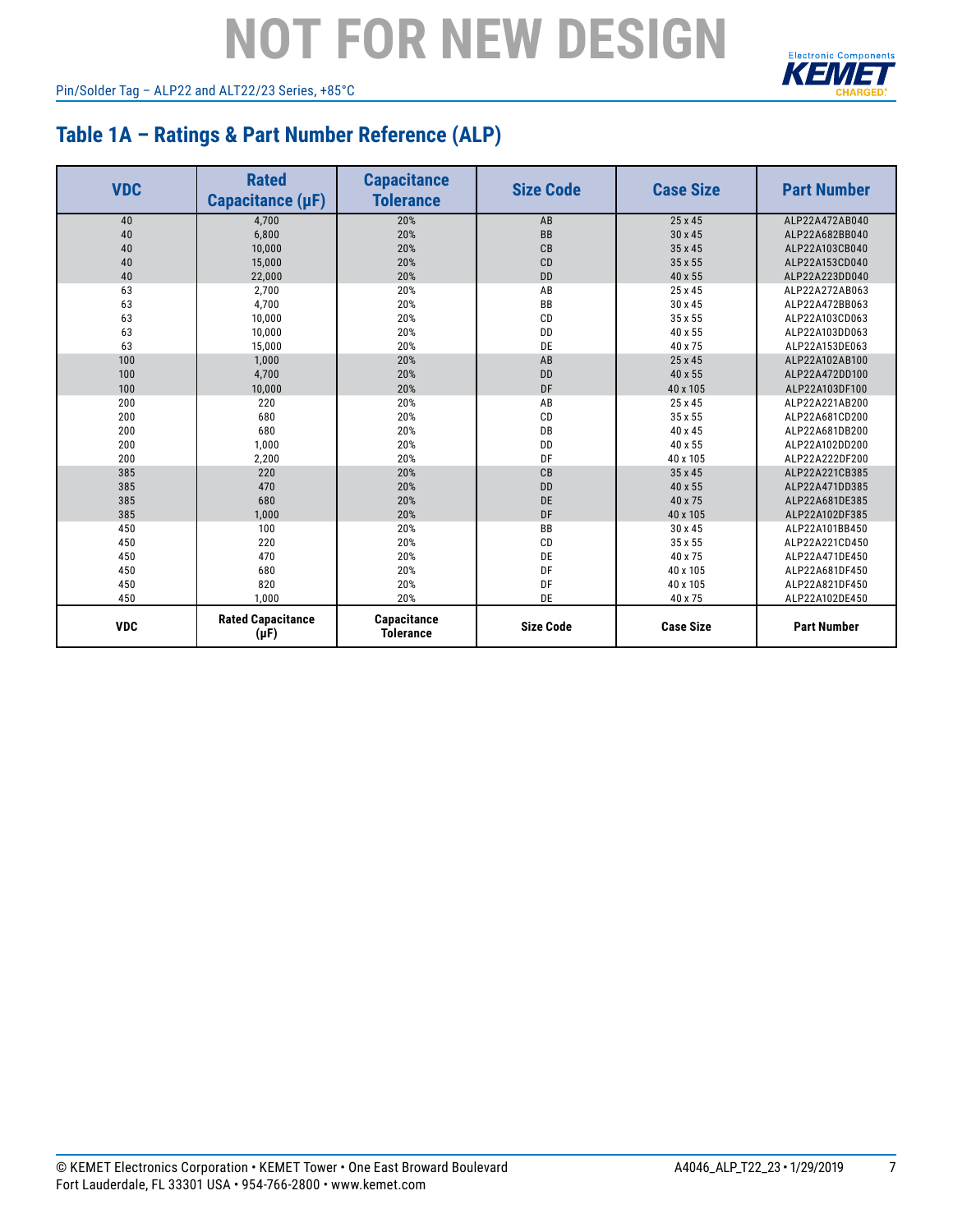Pin/Solder Tag – ALP22 and ALT22/23 Series, +85°C



### **Table 1B – Ratings & Part Number Reference (ALT)**

| <b>VDC</b> | <b>Rated</b><br>Capacitance (µF)      | <b>Capacitance</b><br><b>Tolerance</b> | <b>Size Code</b> | <b>Case Size</b> | <b>Part Number</b> |
|------------|---------------------------------------|----------------------------------------|------------------|------------------|--------------------|
| 40         | 4,700                                 | 20%                                    | AB               | 25 x 45          | ALT22A472AB040     |
| 40         | 10,000                                | 20%                                    | CB               | 35 x 45          | ALT22A103CB040     |
| 40         | 15,000                                | 20%                                    | CD               | 35 x 55          | ALT22A153CD040     |
| 40         | 22,000                                | 20%                                    | <b>DD</b>        | 40 x 55          | ALT22A223DD040     |
| 63         | 4.700                                 | 20%                                    | <b>BB</b>        | 30 x 45          | ALT22A472BB063     |
| 63         | 10,000                                | 20%                                    | CD               | 35 x 55          | ALT22A103CD063     |
| 63         | 15,000                                | 20%                                    | DE               | 40 x 75          | ALT22A153DE063     |
| 100        | 1,000                                 | 20%                                    | AB               | 25 x 45          | ALT22A102AB100     |
| 100        | 4,700                                 | 20%                                    | <b>DD</b>        | 40 x 55          | ALT22A472DD100     |
| 100        | 10,000                                | 20%                                    | DF               | 40 x 105         | ALT22A103DF100     |
| 200        | 220                                   | 20%                                    | AB               | 25 x 45          | ALT22A221AB200     |
| 200        | 680                                   | 20%                                    | DB               | 40 x 45          | ALT22A681DB200     |
| 200        | 1,000                                 | 20%                                    | DD               | 40 x 55          | ALT22A102DD200     |
| 200        | 2,200                                 | 20%                                    | DF               | 40 x 105         | ALT22A222DF200     |
| 385        | 100                                   | 20%                                    | AB               | 25 x 45          | ALT22A101AB385     |
| 385        | 150                                   | 20%                                    | <b>BB</b>        | 30 x 45          | ALT22A151BB385     |
| 385        | 470                                   | 20%                                    | <b>DD</b>        | 40 x 55          | ALT22A471DD385     |
| 385        | 1.000                                 | 20%                                    | DF               | 40 x 105         | ALT22A102DF385     |
| <b>VDC</b> | <b>Rated Capacitance</b><br>$(\mu F)$ | Capacitance<br><b>Tolerance</b>        | <b>Size Code</b> | <b>Case Size</b> | <b>Part Number</b> |

### **Print Detail**

- KEMET Logo
- Rated capacitance
- Capacitance tolerance
- Rated voltage
- Climatic Category
- Date of manufacture and Batch No.
- Article code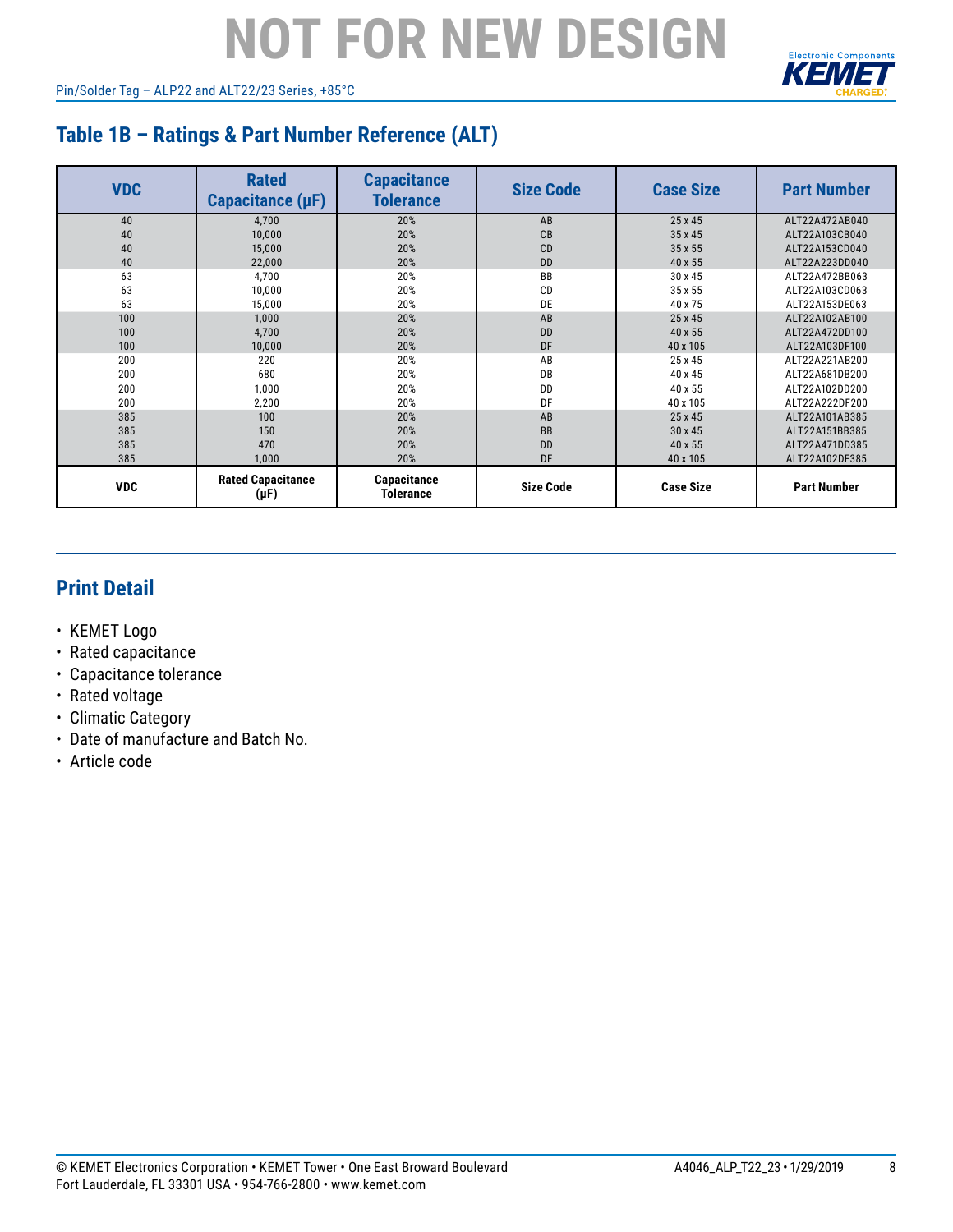#### Pin/Solder Tag – ALP22 and ALT22/23 Series, +85°C



#### **Construction Data**

The manufacturing process begins with the anode foil being electrochemically etched to increase the surface area and then "formed" to produce the aluminum oxide layer. Both the anode and cathode foils are then interleaved with absorbent paper and wound into a cylinder. During the winding process, aluminum tabs are attached to each foil to provide the electrical contact.

The deck, complete with terminals, is attached to the tabs and then folded down to rest on top of the winding. The complete winding is impregnated with electrolyte before being housed in a suitable container, usually an aluminum can, and sealed. Throughout the process, all materials inside the housing must be maintained at the highest purity and be compatible with the electrolyte.

Each capacitor is aged and tested before being sleeved and packed. The purpose of aging is to repair any damage in the oxide layer and thus reduce the leakage current to a very low level. Aging is normally carried out at the rated temperature of the capacitor and is accomplished by applying voltage to the device while carefully controlling the supply current. The process may take several hours to complete.

Damage to the oxide layer can occur due to variety of reasons:

- Slitting of the anode foil after forming
- Attaching the tabs to the anode foil
- Minor mechanical damage caused during winding

A sample from each batch is taken by the quality department after completion of the production process.

The following tests are applied and may be varied at the request of the customer. In this case the batch, or special procedure, will determine the course of action.

Electrical:

- Leakage current
- Capacitance
- ESR
- Impedance
- Tan Delta

Mechanical/Visual:

- Overall dimensions
- Torque test of mounting stud
- Print detail
- Box labels
- Packaging, including packed quantity